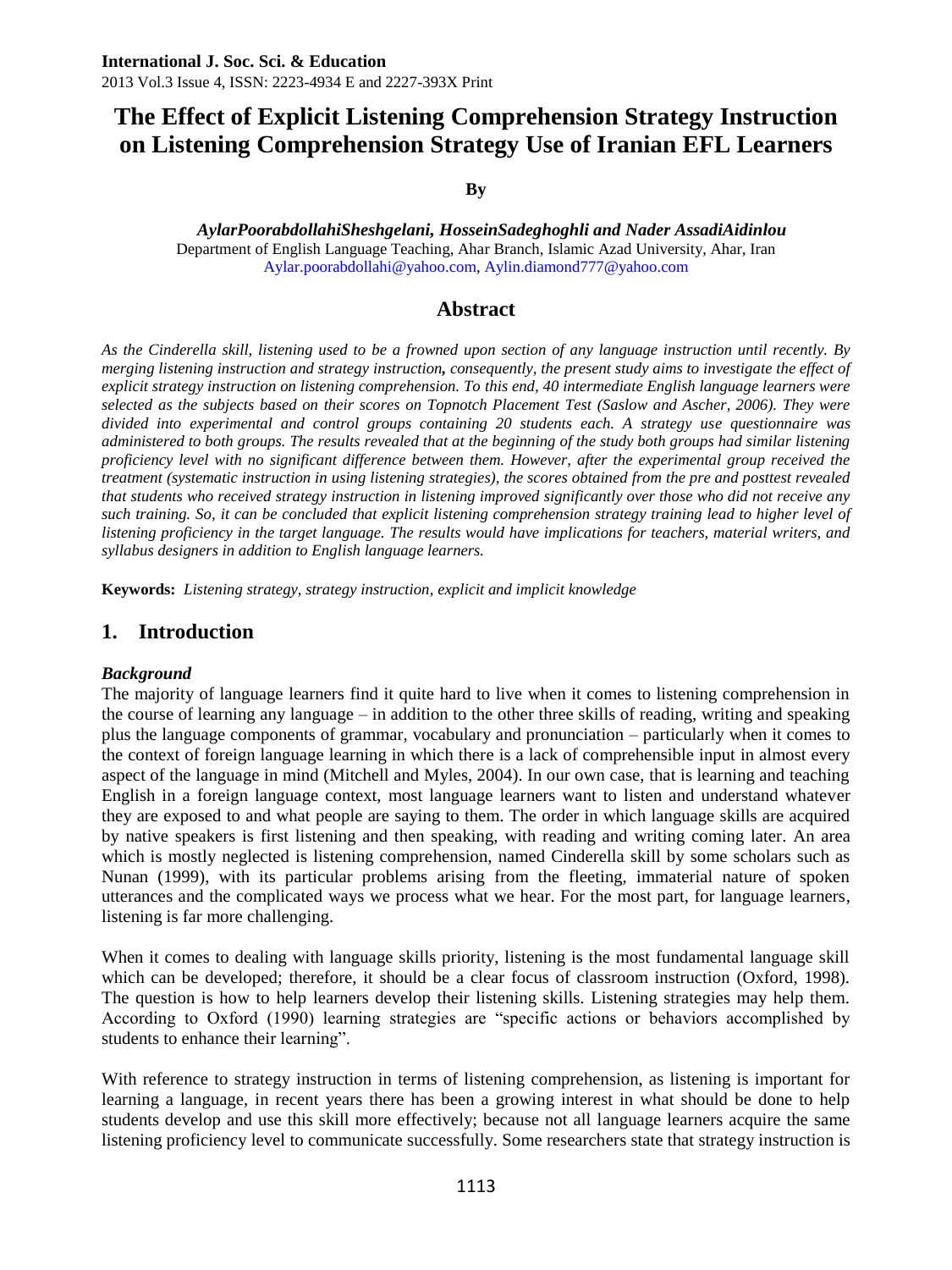still a matter of some debate (Goh, 2002; Cohen and Macaro, 2007). In the studies carried out by these researchers, it was found that some students could not use the listening comprehension strategies effectively, which causes debate on the effectiveness on listening strategy instruction. Besides developing listening, some researcher's support strategy instruction and they believe that as strategy instruction raises consciousness about learning strategies it will lead to greater learner autonomy. Autonomy, in this sense, is defined as "freedom and ability to manage one's own affairs, which entails the right to make decisions as well" (Peterson, 2001).

Making students aware of these language learning strategies, as well as incorporating their use in activities done throughout the term, is perhaps the first step toward learner autonomy. This might be achieved through learner training or learner development , where students learn about the factors which affect their learning, discover the strategies needed to become more effective learners, and in so doing take more responsibility for this process (Ellis  $\&$  Sinclair, 1989). However, knowing about strategies is not enough, for students should know when, why, and how these should be used in order to select the most appropriate according to their individual needs.

#### *Statement of the problem*

It is somehow obvious that listening strategy instruction is the missing piece of the puzzle of most language teaching programs. This is more obvious when most language learners complain about not being able to "listen" or "hear" appropriately. It is seen that learners do not know the nature of listening, how to improve their listening, and how to overcome the listening comprehension problems occurring while listening. With this lack of research in mind, the present research is going to be launched. English language program designers and curriculum developers may benefit from the results of the study while designing their own curricula or syllabi.So this study analyzes the effects of explicit listening comprehension strategy instruction on listening comprehension strategy use of Iranian EFL learners.

#### *Research Questions and Hypotheses*

Making the learners familiar with a variety of listening comprehension strategies and teaching them how to use them independently in different settings of language learning may pay the price of this effort. In conformity with this logic, the present study tries to find appropriate answer to the following question:

1. Does explicit listening comprehension strategy training affect Iranian EFL learners' listening comprehension strategy use?

### **2. Review of the literature**

#### *Listening Strategies*

Strategies for effective listening can be classified into **top-down** and **bottom-up** processes. When listeners use their pre-existing knowledge to interpret the text and to guess considering what they will hear, they are involved in a bottom-up or knowledge-based processing. It means listeners should combine their background knowledge with the linguistic elements of the text in order to recreate their potential meaning. On the other hand, when they decode the linguistic input rapidly and map against their guesses, they are involved in bottom up or text-based processing. During this kind of processing, the understanding of the incoming language entails the analysis of text into sounds, words, grammatical relationships, and sentence and discourse meaning (Helgesen, 1994).

**Metacognitive strategies:** It is used to plan for learning, thinking about the learning process as it is taking place, monitoring of one's production or comprehension, and evaluating learning after an activity is completed. What follows is an account of different metacognitive strategies (Brown, 2007).

1. *Directed attention* is concentrating on the input and avoiding distraction, by maintaining concentration as much as possible, listen closely to every word and continue listening in spite of problems.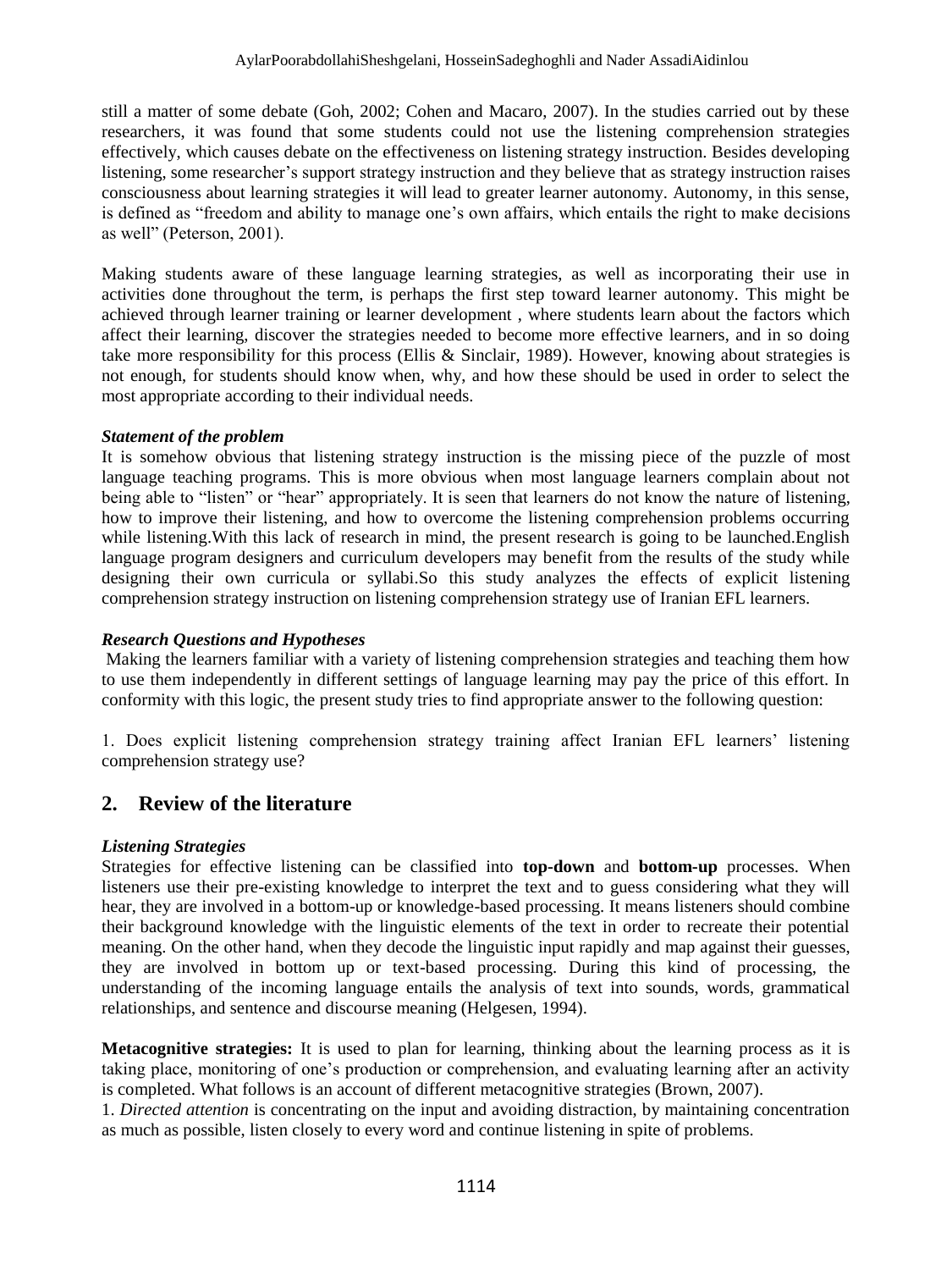2. *Comprehension monitoring* is the process of checking and conforming how well one understands the input during listening by making use of both external and internal resources which include information in the text, visual element, context and prior knowledge.

3. *Real-time assessment of input* is necessary for achieving their comprehension goals during listening.

4**.** *Comprehension evaluation* is determining the accuracy and completeness of listener's comprehension. It can be done any time after an individual has finished and arrived at some tentative interpretation.

5. *Selective Attention* means paying attention to specific aspects of the input by listening for gist, listening for familiar of key words noticing the way information is structured.

**Cognitive Strategies:** These strategies are limited to specific learning tasks and involve more direct manipulation of the learning material itself. Here we review these strategies.

*Inferencing:*Listeners fill in the missing information such as meanings of unfamiliar words and parts of a text while listening through using context, key words.

*Elaboration:* Listeners relate new information to existing knowledge to produce a more complete interpretation.

*Prediction:* Enables listeners to anticipate the next part of text by predicting the content from the title or the topic before listening and anticipating details in the next part while listening.

*Conceptualization:*Refers to the attempts to relate new information to a wider context or situation in order to produce an acceptable general interpretation of it.

*Fixation:*Refers to paying close attention to a small part of the spoken text in order to understand it.

*Reconstruction:* Involves using new words from the text and sometimes background knowledge to construct the meaning of the original input.

*Socio-affective strategies:* They have to do with social-mediating activity and interacting with others. The choice of language learning strategies is affected by a number of factors such as learning styles, degree of awareness, gender, cultural background, attitudes and beliefs, type of task, tolerance of ambiguity, nationality, personality traits(Oxford, 1990).

#### *How to Teach Strategies in the Classroom:*

Oxford (1990) makes a comprehensive view of learning strategies. The strategies are classified into two groups: *direct or cognitive strategies*, which learners apply directly to the language itself. And *indirect or metacognitive strategies*, in which learners manage their own learning process.

The following two different approaches can be found to be applicable in teaching strategies in language classrooms.

#### *Frameworks for Strategy Training*

One framework, proposed by Pearson and Dole (1987 as quoted in Cohen, 2003) with reference to first language learning but applicable to the study of a second language as well, targets isolated strategies by including explicit modeling and explanation of the benefits of applying a specific strategy, extensive functional practice with the strategy, and an opportunity to transfer the strategy to new learning contexts. On the other hand, Oxford et al. (1990) proposed another framework, which can be considered to be useful for the introduction of strategies, including explicit strategy awareness, discussion of the benefits of strategy use, functional and contextualized practice with the strategies, self-evaluation and monitoring of language performance, and suggestions for or demonstrations of the transferability of the strategies to new tasks.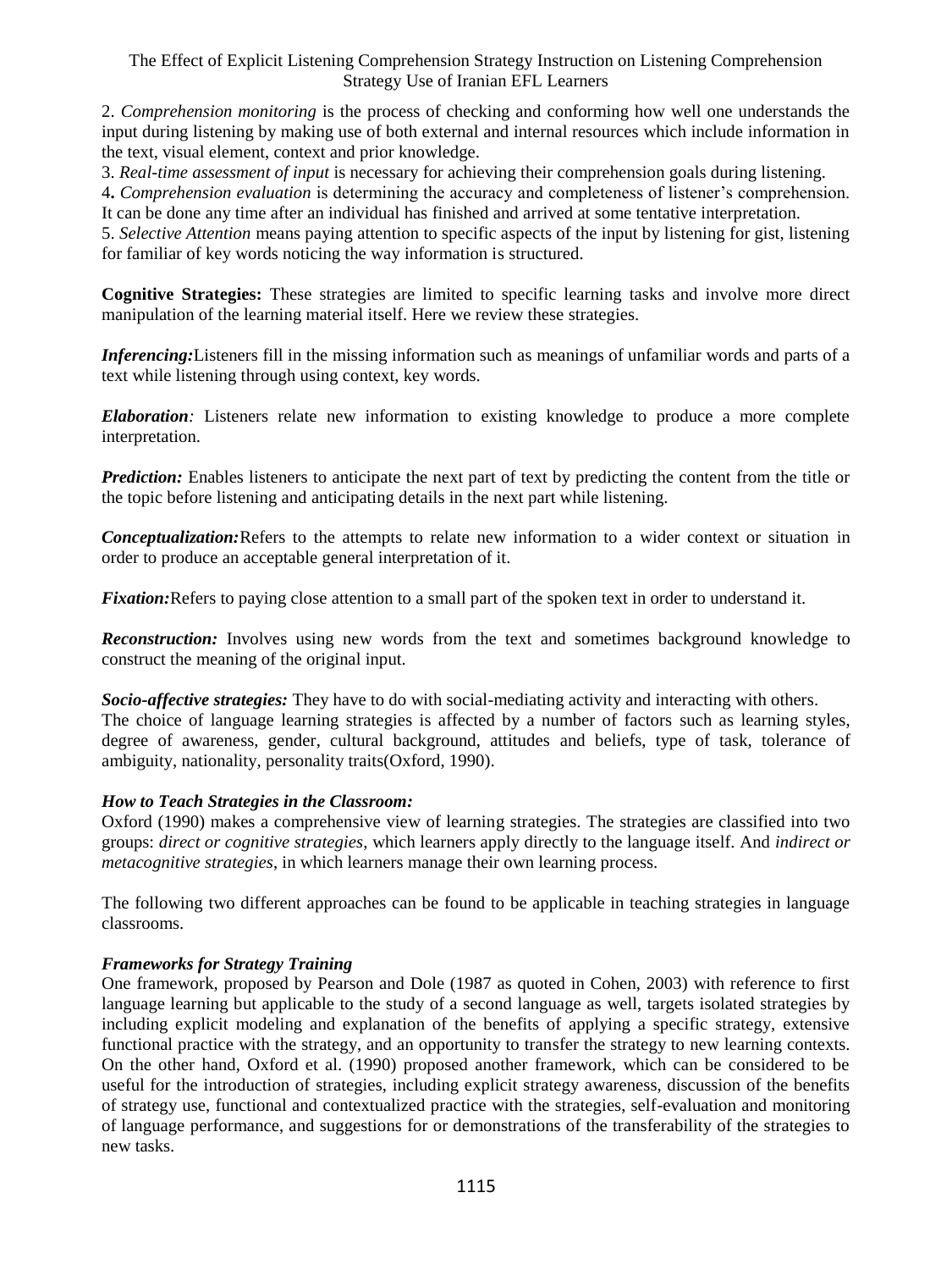#### *Steps for Designing Strategy Training:*

The following seven steps are based largely on suggestions of strategy training by Oxford (1990).

- 1. Determine learners' needs and the resources available for training.
- 2. Select the strategies to be taught.
- 3. Consider the benefits of integrated strategy training.
- 4. Consider motivational issues.
- 5. Prepare the materials and activities.
- 6. Conduct explicit strategy training.
- 7. Evaluate and revise the strategy training.

#### *Goals of Strategy Training:*

Strategy training aims to provide learners with the tools to do the following (Cohen, 2003):

- Self-diagnose their strengths and weaknesses in language learning
- Become aware of what helps them to learn the target language most efficiently
- Develop a broad range of problem-solving skills
- Experiment with familiar and unfamiliar learning strategies
- Make decisions about how to approach a language task
- Monitor and self-evaluate their performance
- Transfer successful strategies to new learning contexts

Strategies can be categorized as either language learning or language use strategies. *Language learning strategies* are conscious thoughts and behaviors used by learners with the explicit goal of improving their knowledge and understanding of a target language. They include cognitive strategies for memorizing and manipulating target language structures, metacognitive strategies for managing and supervising strategy use, affective strategies for gauging emotional reactions to learning and for lowering anxieties, and social strategies for enhancing learning, such as cooperating with other learners and seeking to interact with native speakers.

*Language use strategies* play their role when the language material is already available, even in some preliminary form. Their focus is to help students use the language they have already learned. Language use strategies include strategies for retrieving and remembering information about the language already stored in memory, rehearsing target language structures, and communicating in the language despite gaps in target language knowledge.

### **3. Method**

#### *Participants:*

The participants of the study were 60 EFL learners both male and female in the age range of 18 to 25 in Tabriz Jahad Daneshgahi Institute. The students would receive English instruction in the institute. Using Topnotch Placement Test (Saslow and Ascher, 2006), the researcher selected the learners who could be placed at the intermediate level based on the guidelines put forward by the authors.And, finally, 40 out of 60 learners were selected as the ultimate subjects, and divided into experimental and control groups, 20 students each.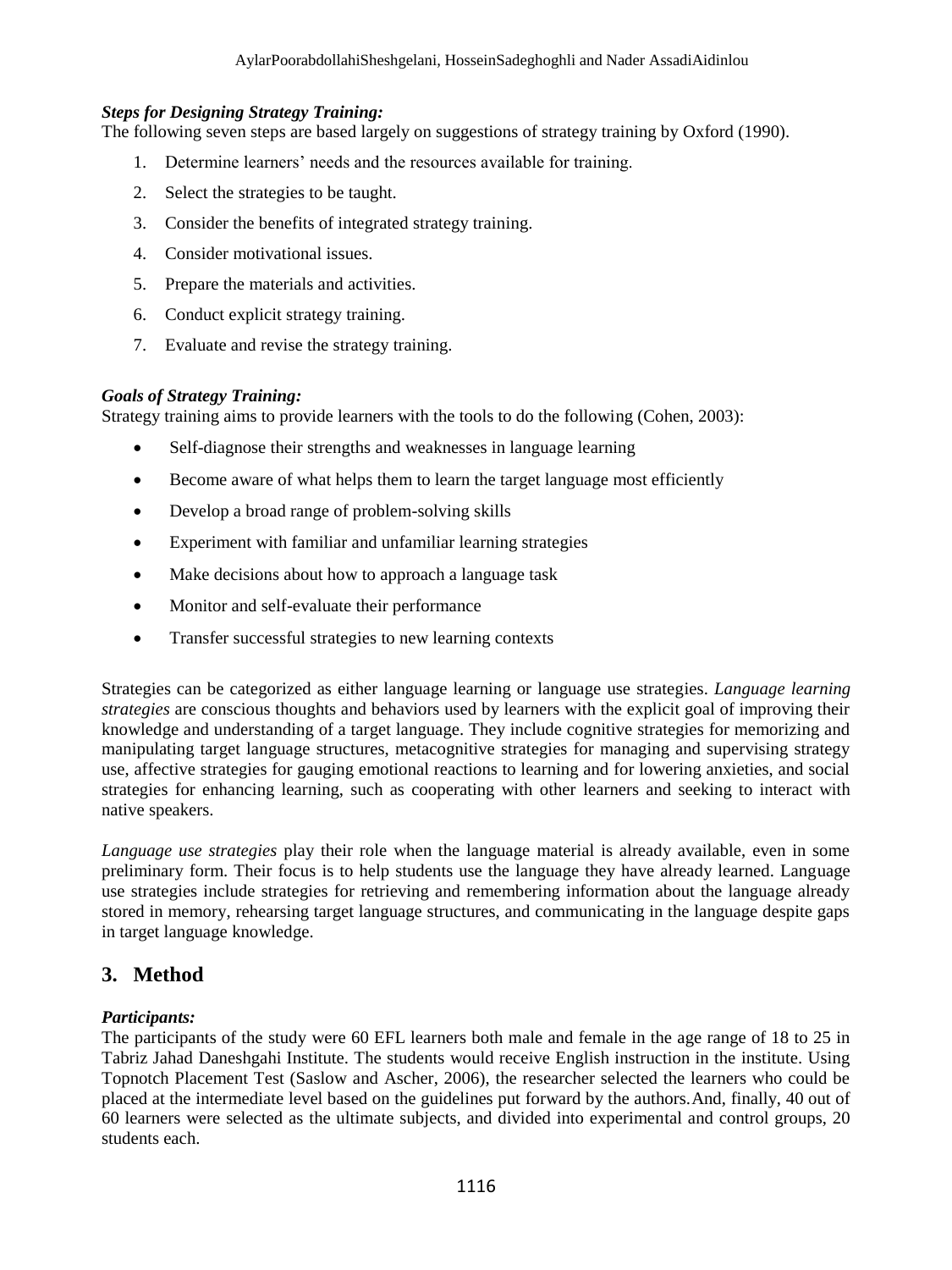#### *Instrumentation:*

All in all, two instruments were used in this study, namely, Topnotch Placement Test, Listening Comprehension Strategy Inventory. In order to determine the homogeneity of the participants, they were required to take a proficiency test based on the Topnotch Placement Test (Saslow and Ascher, 2006).To obtain what listening comprehension strategies the students needed, the researcher used Listening Comprehension Strategy Inventory (LCSI).It has been developed by Gerchek (2000) and includes 12 listening comprehension strategies. What we did in the present study was to supplement each of these 12 categories with three statements amounting to 48 statements in total. This way we developed a comprehensive questionnaire to make us capable of extracting the underlying listening comprehension strategies.

#### *Procedure*

First a proficiency test, Topnotch Placement Test (2006) was given to 60 EFL learners in the age range of 18-25 in Tabriz JahadDaneshgahi Institute. According to Topnotch Placement Test (2006) guidelines, students whose scores ranged from 74 to 94 on the mentioned placement test were considered as intermediate and divided into experimental and control groups.As a pretest, Listening Comprehension Strategy Inventory (LCSI) was used to obtain what listening comprehension strategies the students were more inclined to take advantage of. Both the experimental and control group's LCSI results were compared to see if there was any difference in the use of listening comprehension strategies. No significant difference was found. The listening comprehension strategy training program which was the intended treatment was prepared as Oxford (1990) suggests.

Firstly, the researcher considered the characteristics of the learners and determined the amount of time needed. Secondly, which strategies, related to the students' wants and characteristics, to be developed were determined in advancebased on their reported desires on the LSCI scale.

The strategy instruction for the experimental group lasted seven weeks. The trainings were conducted on three days a week which included roughly 30 minutes of strategy instruction at the end of each session. In the experimental group where listening comprehension strategy instruction took place, the teacher helped students to develop some strategies as mentioned below. First, the name of the strategy covered in class was mentioned and defined by the teacher, the way that it could be applied, whether it helps the students comprehend the listening text was discussed with the students explicitly. The students also discussed what they felt about the related strategy; whether they thought the strategy would work for them based on their own experience and background in language learning. This phase was, in fact, the consciousnessraising part of the job which directly relates to metacognitive strategies. Then a task was given to the students in which they could see the way that they could use the discussed strategy.After working on that task, the students were given another task to consolidate whatever they had talked and learned about particular strategies. This was the related activities done in the allotted time in each session for explicit strategy instruction. Of course, during the experimentation, the teacher used cyclical review of the strategies already covered.

On the other hand, in the control group, no strategy instruction was delivered. No one talked about the strategies explicitly. No discussions about whether the strategy helped them understand better or not took place before or after the listening comprehension activity. The students followed their routine classroom activitiesin a way that they concentrated on the so-called four language skills with different tasks and activities. They used their conversational textbooks for reading skill and listened to the listening sections of the textbook without being made familiar with the different listening comprehension strategies.

After the instruction, the two groups were given LCSI again to see if the explicit listening comprehension strategy instruction made any difference in students' use of listening strategies.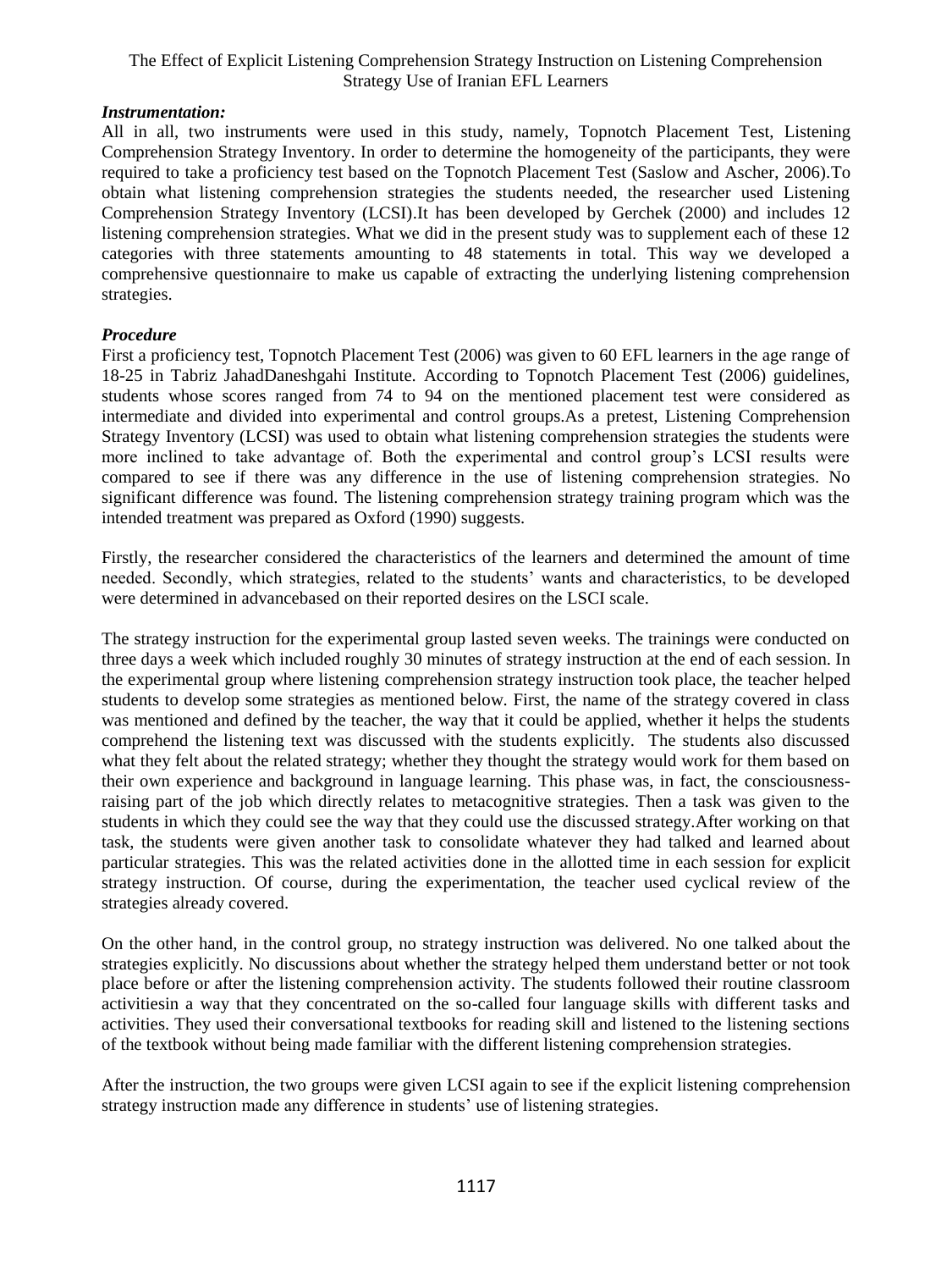### **4. Data Analysis**

The present study aimed at exploring the effects of explicit listening comprehension strategy training on the listening performance by Iranian EFL intermediate students. To test the corresponding null hypotheses, the data were subjected to a number of statistical tests including a frequency count and two independent samples t-tests.

#### *Restatement of the Null Hypotheses*

The analysis of data is guided by the following research null hypotheses:

Explicit listening comprehension strategy instruction has no effect on Iranian EFL learners' listening comprehension strategy use.

#### *Comparison of Strategy Use*

To determine the frequency of listening comprehension strategies use by the participants, LCSI was administered to the experimental and control groups both before and after the listening comprehension strategy training. The LCSI consisted of 12 strategies and 48 statements with a Likert Scale ranging from 1 to 5. The key for Likert scale can be stated as follows:

*1.0 to 1.4: never or almost never used 1.5 to 2.4: generally not used 2.5 to 3.4: sometimes used 3.5 to 4.4: generally used 4.5 to 5.0: always or almost always used (Oxford, 1990).*

As the LCSI was designed with a Likert scale ranging from 1 to 5, the lowest possible mean is 1.0 (never or almost never used) and the highest possible mean frequency for a student is 5.0 (always or almost always used).

In this study the mean frequency before the listening comprehension strategy training for the experimental group was 3.02 and for the control group it was 2.63. After the strategy training, the mean frequency for the experimental was 3.92 and for control group was 2.78.

|               | <b>Experimental Group</b> |             | <b>Control Group</b> |             |  |  |
|---------------|---------------------------|-------------|----------------------|-------------|--|--|
|               | N                         | <b>Mean</b> | N                    | <b>Mean</b> |  |  |
| <b>Before</b> | 20                        | 3.02        | 20                   | 2.63        |  |  |
| After         | 20                        | 3.92        | 20                   | 2.78        |  |  |

#### **Table 4.1 Mean frequency of listening comprehension strategy use before and after the training**

According to the results above, Based on the key provided by Oxford (1990), the variation between the mean values of strategy use in the experimental group is significant. In order to see whether the experimental and control groups had any significant difference in terms of the strategy use before and after the intervention, we run a t-test between the two groups related to the subject's reports on the amount and frequency of strategy use both before and after the treatment sessions as follows: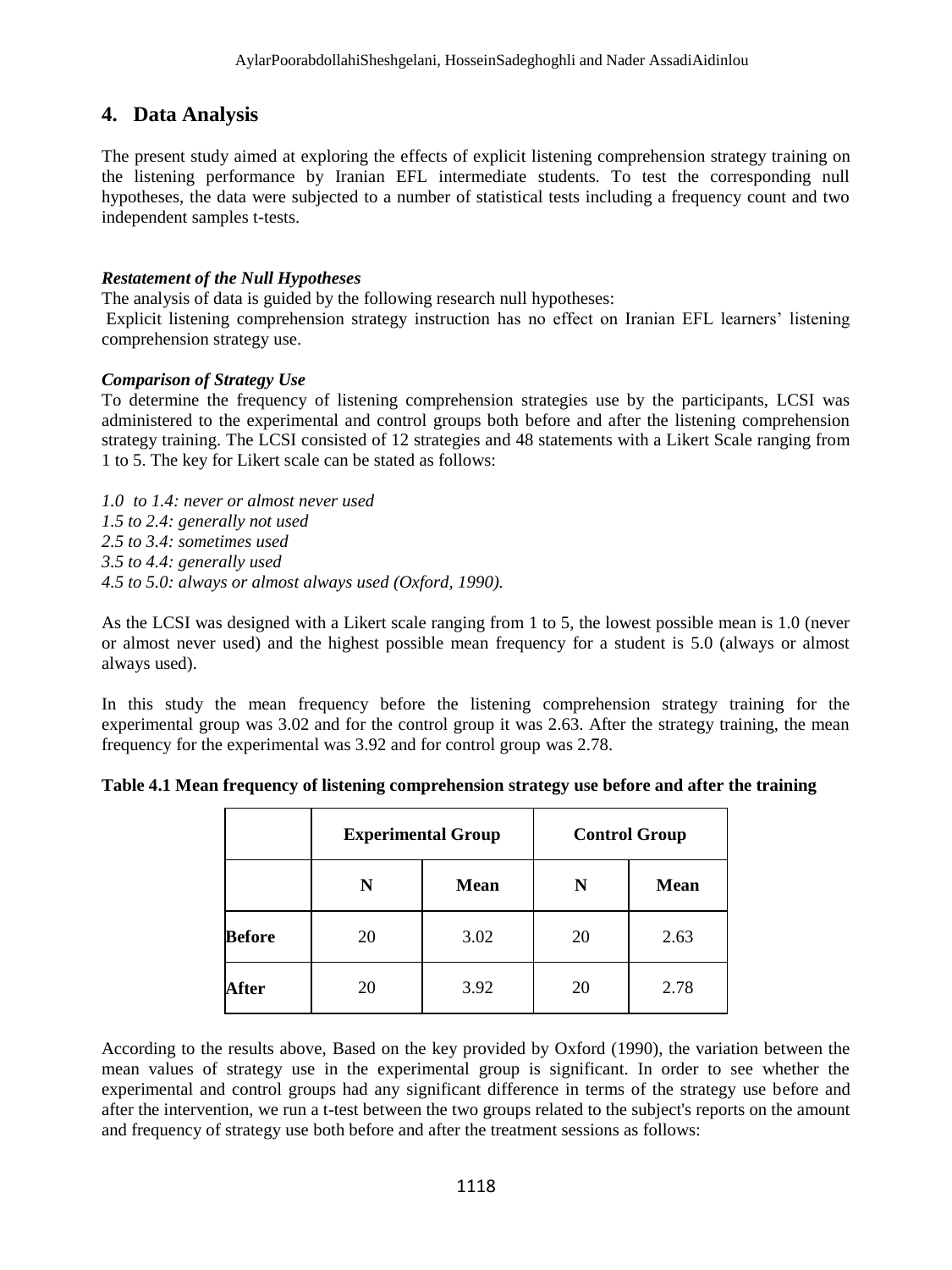|                                | Equality of<br>Variances | Levene's Test for |       | <b>Independent Samples Test</b><br>t-test for Equality of Means |                       |                    |                                 |                                                 |                 |
|--------------------------------|--------------------------|-------------------|-------|-----------------------------------------------------------------|-----------------------|--------------------|---------------------------------|-------------------------------------------------|-----------------|
|                                | F                        | Sig.              | T     | Df                                                              | $Sig. (2-$<br>tailed) | Mean<br>Difference | Std. Error<br><b>Difference</b> | 95% Confidence<br>Interval of the<br>Difference |                 |
| Equal<br>variances<br>assumed  | 1.142                    | .297              | 1.347 | 22                                                              | .192                  | .37333             | .27717                          | Lower<br>$-.20148$                              | Upper<br>.94814 |
| Equal variances<br>not assumed |                          |                   | 1.347 | 17.364                                                          | .195                  | .37333             | .27717                          | $-.21051$                                       | .95717          |

#### **Table 4.2 Independent Samples t-test of Strategy Use before the Treatment**

As it can be observed from Table 4.2, the probability figure (Sig. (2-tailed)) is larger than .05 (it is .192), and as the Levene's test does not show any significant difference (it is .297 being greater than .05), we can safely assume that there is not any significant difference between the experimental and control groups in terms of strategy use before the explicit strategy training module given to the experimental subjects of the study.

Having observed that, it is time to examine the findings of the subjects' reports after the treatment. Here we have to run the same test with regard to strategy use after the treatment sessions. The comparison is depicted in the following table:

| Independent Samples Test       |                                               |      |                              |        |                     |                               |                          |                                                                 |         |
|--------------------------------|-----------------------------------------------|------|------------------------------|--------|---------------------|-------------------------------|--------------------------|-----------------------------------------------------------------|---------|
|                                | Levene's Test<br>for Equality of<br>Variances |      | t-test for Equality of Means |        |                     |                               |                          |                                                                 |         |
|                                | F                                             | Sig. | T                            | Df     | Sig. (2-<br>tailed) | Mean<br><b>Differenc</b><br>e | Std. Error<br>Difference | 95% Confidence<br>Interval of the<br><b>Difference</b><br>Lower | Upper   |
| Equal<br>variances<br>assumed  | .240                                          | .629 | 5.351                        | 22     | .000                | 1.13917                       | .21288                   | .69769                                                          | 1.58065 |
| Equal variances<br>not assumed |                                               |      | 5.351                        | 20.313 | .000                | 1.13917                       | .21288                   | .69555                                                          | 1.58278 |

#### **Table 4.3 Independent Samples t-test of Strategy use after the Treatment**

Looking at Table 4.3, as far as the p level is less than .05 that is  $p<.05$  (Sig.2-tailed amounts to .000), therefore, it can be deduced that there is significant difference between the two groups. Because the Levene's test is greater than .05, i.e., .629 (meaning that the first line which is equal variances assumed must be reported, Pallant, 2010), and due to the mentioned mean difference of strategy use between the experimental and control groups (3.92 and 2.78 respectively), it can be said that our subjects in the experimental group have used more strategies compared to the control group.

Regarding the null hypothesis, as "Explicit listening comprehension strategy instruction has no effect on Iranian EFL learners' listening comprehension strategy use", based on our findings on the basis of reported data, we can argue for a strategy training module in our language instruction. As it has led to more strategy use which, in turn, results in a high chance of tackling communication problems while learning a language. Hence the null hypothesis is safely rejected. Therefore, explicit instruction in terms of listening comprehension strategy use will be beneficial as far as it leads to more strategy implementation on the part of students.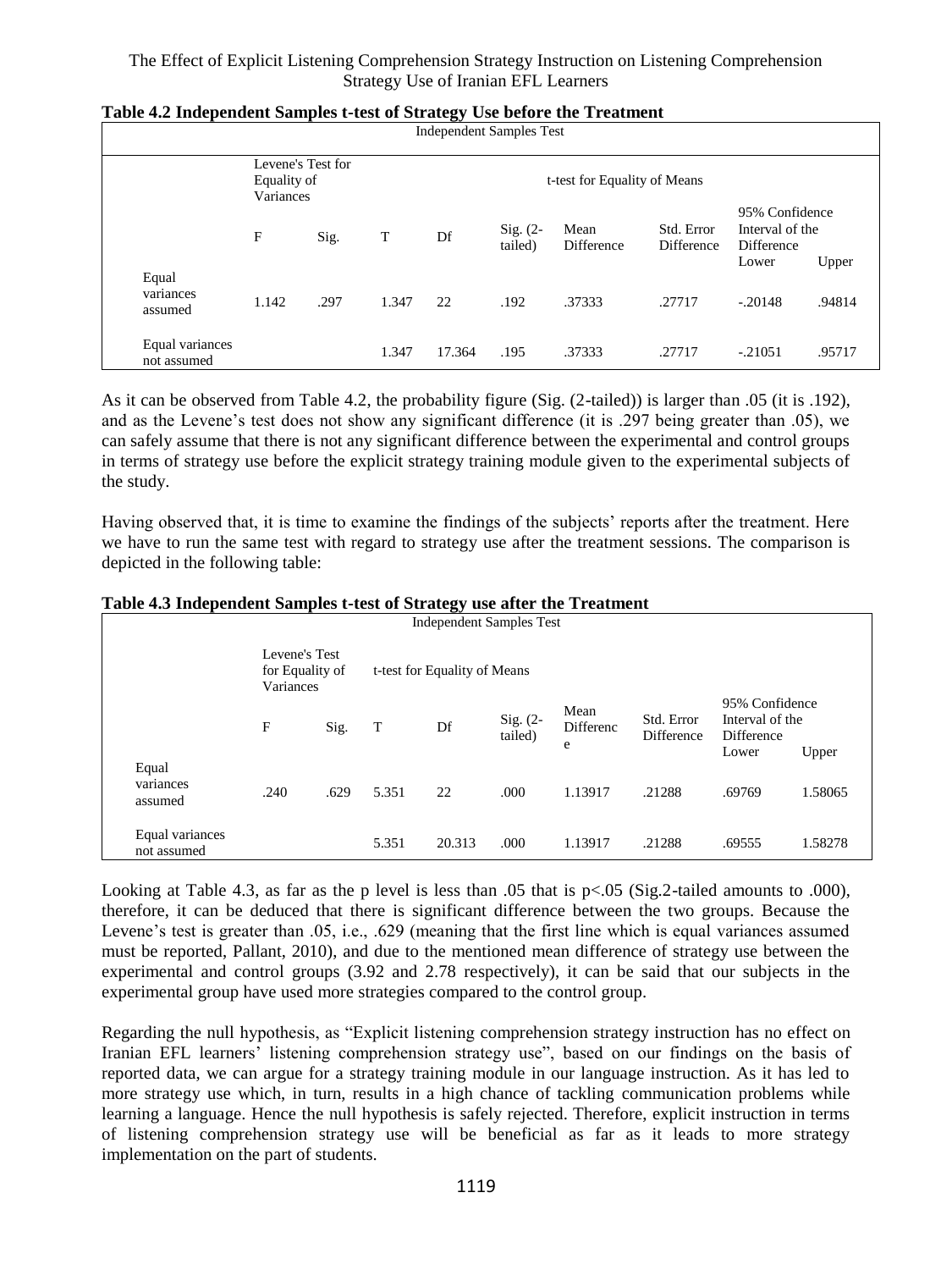## **5. Discussion**

This study investigated the types of listening comprehension strategies used by EFL learners. The study was motivated by previous findings showing that proficient listeners use more strategies than less proficient listeners. This study has tried to investigate the relative effect of explicit strategy instruction on the listening comprehension of Iranian students. Regarding the null hypothesis, as it went earlier, the Listening Comprehension Strategy Inventory (LCSI) was first given to both experimental and control groups in order to extract the pattern of their strategy use. Then, the same inventory was administered to both groups after the treatment sessions on the experimental group, it was found that there was a significant difference between the mean of experimental group with that of the control group. Therefore, we can safely reject this null hypothesis and say that explicit strategy instruction has an effect on the use of listening strategies in the process of language learning.

## **6. Pedagogical Implications**

This study was undertaken to see whether strategy instruction might have any effect on the learners listening comprehension improvement in the foreign language listening classrooms. It seems that the results speak in favor of such a role. So what could and should be done is concerned with two things: reflection and flexibility. Reflection represents the learner developing some degree of self-awareness in learning, and shows how a given learner may appreciate his or her strengths and weaknesses. Flexibility arising from strategy use training organizes and gives purpose to the way cognitive and social-affective strategies are used, and increase the likelihood of appropriateness of strategy choice. That is to say, strategy training is intended to raise the students' awareness of metacognitive strategies, through which the learner is more able to select strategies appropriate to a particular problem, rather than engage in the activity for its own sake. To make it simple, students should not be only taught what to learn, but also how to learn. Every teacher should realize the importance and necessity of listening strategy training, and find some effective ways to carry out strategy training in teaching listening. Such teaching approach involves providing helpful support and strategy training to help students succeed in listening comprehension and preparing them for effective functioning in real-life situations. Classroom instructions usually address only common problems, leaving individual differences untouched. It is therefore important for students, preferably under teacher's guidance, to assess their own weaknesses, make a plan to develop relevant strategies and skills and stick to it. More research evidence has confirmed the positive influence of strategy instruction on developing listening. Therefore, incorporating strategy-based tasks and activities in listening textbooks becomes an urgent need.

## **7. Conclusion**

To conclude, it should be noted that the traditional idea of only exposing EFL students to listening texts in listening classes should be challenged by an approach in which strategies can effectively and successfully be embedded in the listening course by means of strategy training program. The knowledge of language that the students need is that of vocabulary and grammatical structures. At the same time, students should be trained about how to effectively use listening strategies. The more strategies they know, the more beneficial it will be for them. Furthermore, teaching learners how to use appropriate listening strategies is also important. For example, the translation strategy should be employed with care, as word-for-word translation can interrupt the flow of the listening process. Furthermore, as listening to lectures usually involves listening for main ideas, guessing the meaning of vocabulary from context clues, listening for details, taking notes effectively will enhance their comprehension.

## **References**

Brown, H. D. (2007). *Principles of language learning and teaching* (5<sup>th</sup>ed.). White Plains, NY: Pearson Education Inc.